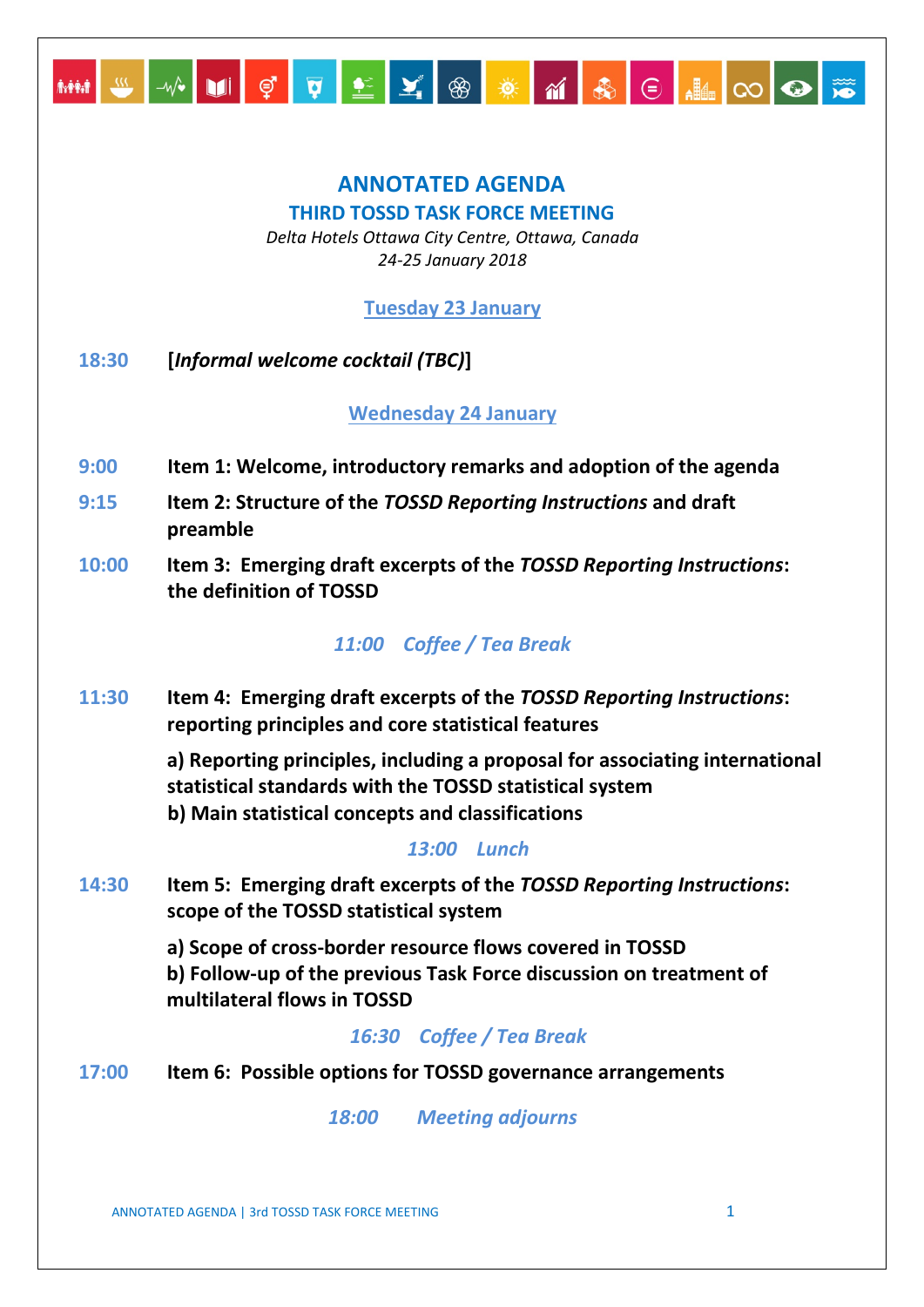#### **Thursday 25 January**

- **9:00 Item 7: Emerging draft excerpts of the** *TOSSD Reporting Instructions***: specific eligibility criteria** 
	- **a) TOSSD-eligible countries**
	- **b) Clarification regarding SDG targets**

*10:30 Coffee / Tea Break*

**11:00 Item 8: Emerging draft excerpts of the** *TOSSD Reporting Instructions***: specific methods**

> **a) Follow-up of the previous Task Force discussion on valuation of technical assistance in TOSSD**

#### *12:45 Lunch*

**14:15 Item 8 (cont.): Emerging draft excerpts of the** *TOSSD Reporting Instructions***: specific methods**

**b) Principles for reporting on resources mobilised from the private sector**

#### *15:30 Coffee / Tea Break*

- **16:00 Item 9: Emerging draft excerpts of the** *TOSSD Reporting Instructions***: reporting format**
- **17:00 Item 10: Preparations for the March 2018 UN Statistical Commission session and TOSSD side event**
- **17:45 Item 11: Conclusions and next steps**

*18:00 Meeting adjourns*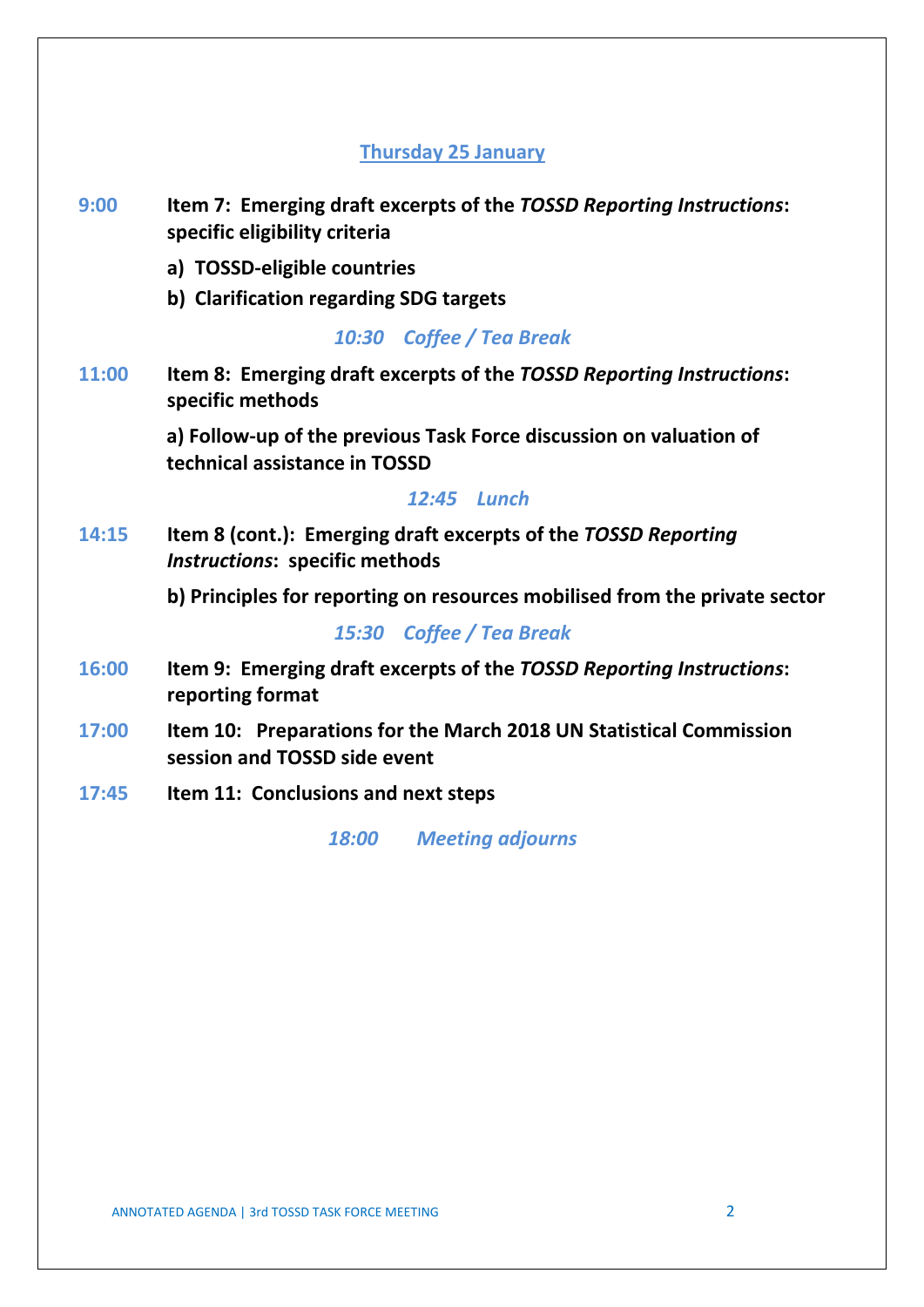# **ANNOTATIONS**

#### *[Informal welcome cocktail(TBC)]*

#### **Item 1. Welcome, introductory remarks and adoption of the agenda**

1. The meeting will begin with introductory remarks from Arun Thangaraj, Assistant Deputy Minister and Chief Financial Officer, Global Affairs Canada. The two Task Force co-Chairs, Ms. Lisa Bersales of the Philippines and Mr. Laurent Sarazin of the European Commission, will welcome participants, briefly outline conclusions and unfinished business from the second Task Force meeting, and highlight discussion topics to be taken up during the Ottawa meeting.

#### **Item 2. Structure of the** *TOSSD Reporting Instructions* **and draft preamble**

2. In the light of previous Task Force discussions on conceptual and operational aspects of the TOSSD statistical framework, the Secretariat has prepared draft texts for different sections of the forthcoming *TOSSD Reporting Instructions*. These draft texts (along with placeholders for texts that remain to be developed) have been assembled into one document, which constitutes the core meeting document for Ottawa. For some agenda items (e.g. statistical standards, technical co-operation, short-term operations, TOSSD governance), short discussion notes highlighting issues to be considered have been prepared.

3. The annotations below highlight relevant conclusions from the  $2^{nd}$  Task Force meeting in December 2017 and set the stage for the outstanding substantive issues that will need to be clarified in the course of the Ottawa meeting. Given the advanced stage of Task Force deliberations on many of the statistical features of TOSSD, the objective of the Ottawa meeting  $-$  where possible  $-$  is to clarify and reach agreement on any outstanding issues which, in turn, will permit the Task Force to agree on the relevant excerpt of the first draft of the Reporting Instructions. This may call for "realtime" edits to the Reporting Instructions excerpts in the course of discussing agenda items.

4. Under this agenda item, the Secretariat will make a brief presentation describing the overall structure and substance of the *TOSSD Reporting Instructions* for the cross-border flow pillar. This will be followed by a short discussion of the draft preamble, which outlines the context, the purpose and the ambition of the TOSSD statistical framework, surveys the current landscape of development finance against the backdrop of changing needs, imperatives and opportunities for financing development in the 2030 era, and sets out the core objective of TOSSD and its linkages with the three pillars of sustainable development and transversal SDG objectives (e.g. ending all forms of poverty, promoting equality and empowerment, ensuring no one is left behind). In line with proposals from the Task Force, the text also recalls the importance of aligning TOSSD resources with core international economic, social and environmental standards and disciplines.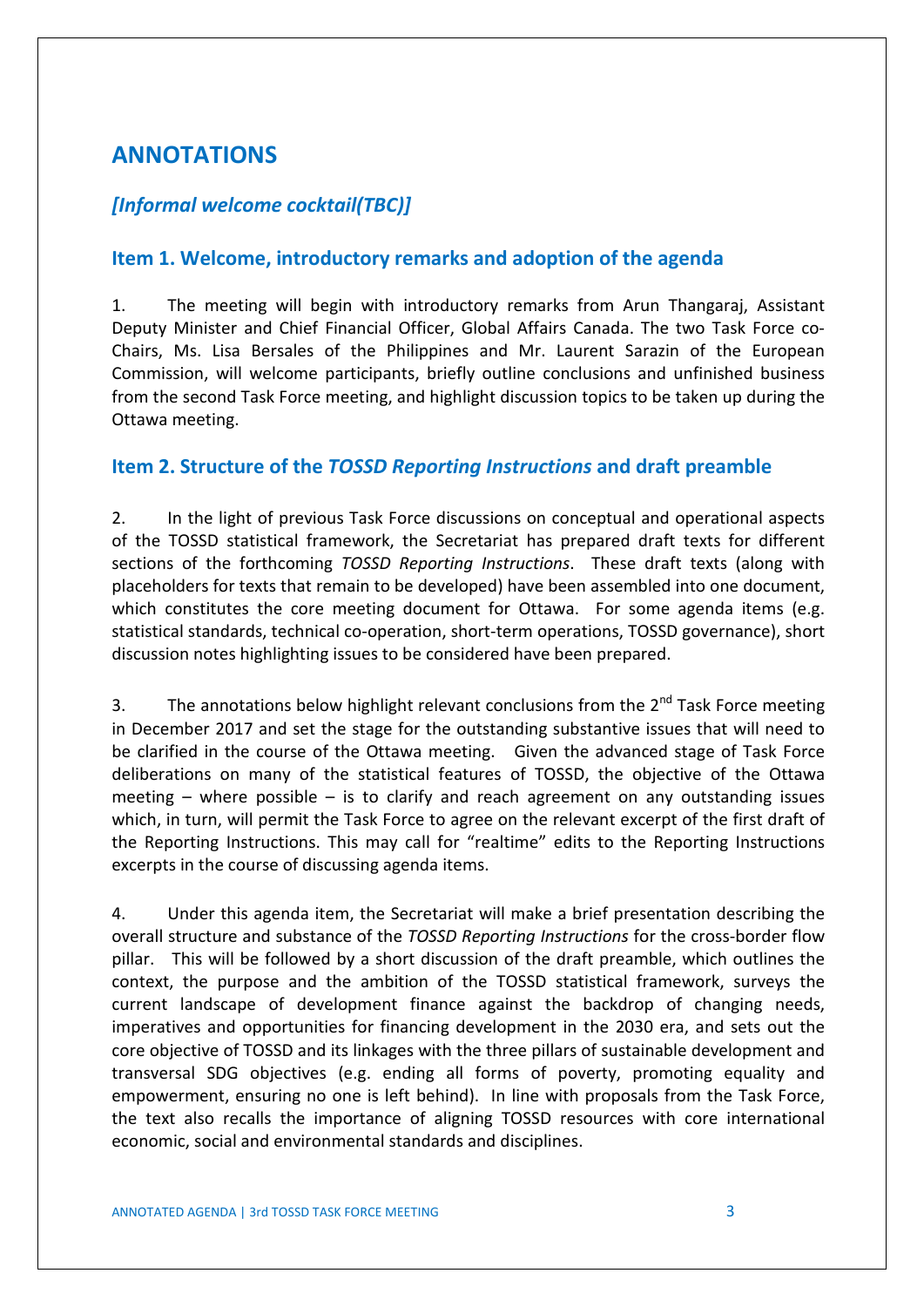5. The objective of this Task Force discussion will be to enable members to comment on the structure of the emerging TOSSD Reporting Instructions, including main concepts, the overview of the two pillars, followed by concrete reporting instructions and annexes. Members will also provide feedback on the draft preamble so that it can be finalised for approval at the  $4^{th}$  Task Force meeting in March 2018.

#### **Item 3. Emerging draft excerpts of the** *TOSSD Reporting Instructions***: the definition of TOSSD**

6. Task Force discussions in December on specific aspects of the TOSSD definition are summarised as follows:

- Regarding the definition of sustainable development, participants agreed to the definition set out in the Brundtland Report and proposed the SDG targets as the basis for TOSSD-eligibility while also incorporating in the Reporting Instructions a reference to the Sustainable Development Goals themselves.
- Regarding the term "officially supported", most participants agreed with the broad definition proposed, acknowledging that control goes beyond the notion of capital shares and that providers are best placed to know which companies they have control or significant influence over. Members considered that the broader definition would result in more reported data, which would enhance the comprehensiveness of the TOSSD framework.
- 7. Accordingly, discussions by the Task Force in Ottawa will take up in turn:
	- A new proposed definition of sustainable development, including an additional sentence related to the "goals" and greater clarity regarding the fact that a TOSSDeligible activity should directly contribute to "at least" one target.
	- A proposal for defining resource flows in the TOSSD context.
	- A new and simpler proposal for defining the term "official support".

8. The objective of the discussion will be for Task Force members to review and vet the draft text setting out the TOSSD definition in the *TOSSD Reporting Instructions*. If necessary, this text will be revised in the course of the discussion in order to obtain the definitive wording of the definition.

### **Item 4. Emerging draft excerpts of the** *TOSSD Reporting Instructions***: reporting principles and core statistical features**

**a) Reporting principles, including a proposal for associating international statistical standards with the TOSSD statistical system**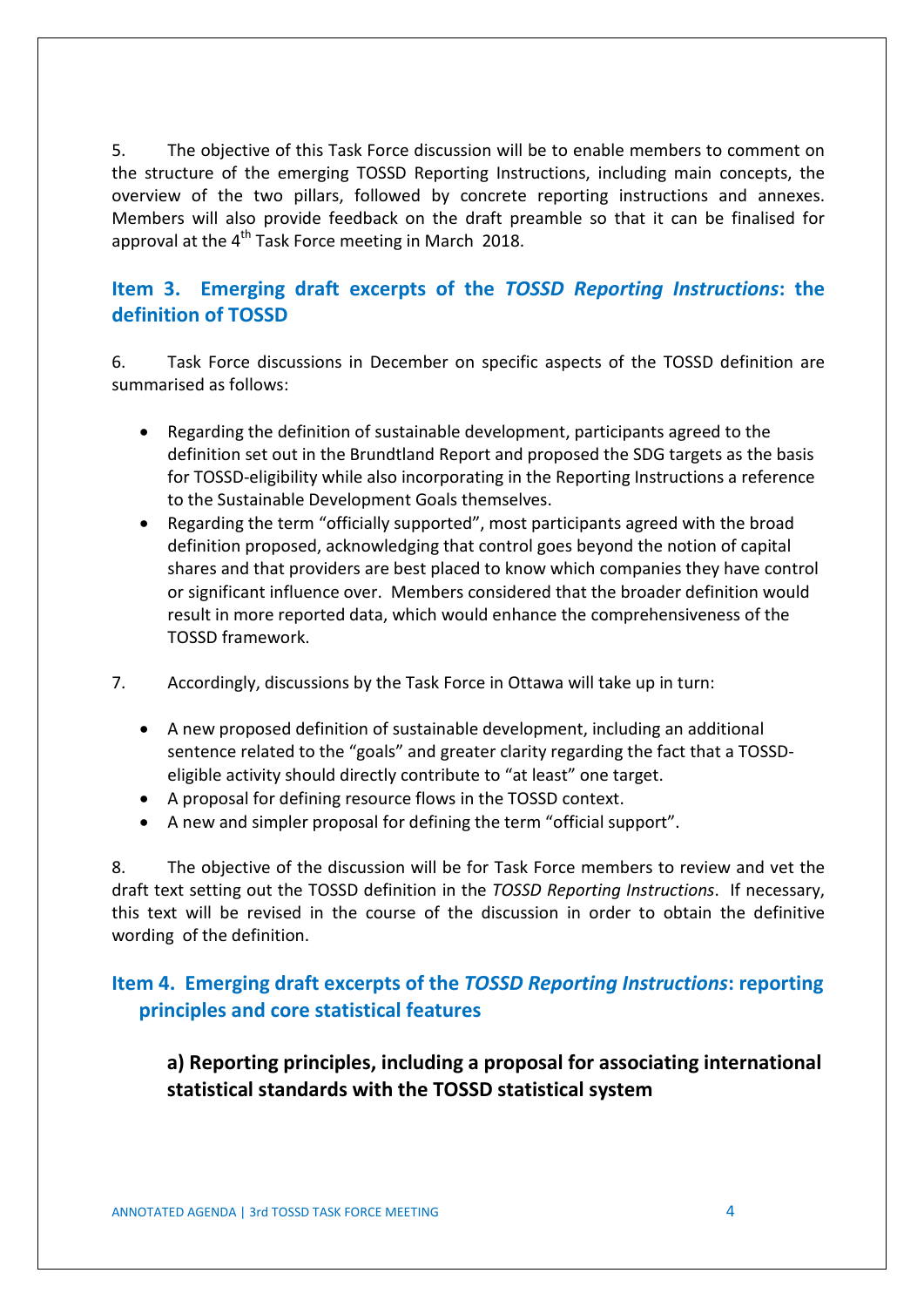9. This discussion segment will cover a number of topics discussed in December which have now been incorporated into the *TOSSD Reporting Instructions* in the section entitled "Reporting principles".

10. In December, Task Force members agreed that reporting on TOSSD activities should be done at the activity level, that the "headline" TOSSD figure would be measured in gross terms, and that data on reflows would be tracked in order to ensure that net TOSSD figures could be derived. Most Task Force members expressed their preference for reporting to be carried out in the currency of the transaction and for statistical presentations to be expressed in US dollar terms.

11. The Task Force will be invited to review and vet the Reporting Instructions text on these points.

12. There was also broad agreement in December that TOSSD as a statistical framework should comply with internationally agreed statistical standards such as the UN fundamental principles for statistics. Conformity with international statistical standards will strengthen the credibility and integrity of TOSSD data collection and statistical presentations and enhance consistency and efficiency. Reference to leading international statistical standards could be made in the "reporting principles" section of the *Reporting Instructions*. A discussion note prepared by the Secretariat will explore relevant international statistical standards and issues related to data exchange and open data standards.

13. The objective of the discussion is to agree which international standards should be referenced in the *TOSSD Reporting Instructions* and the most-relevant principles and guidelines to be specified in the text.

### **b) Main statistical concepts and classifications**

14. In December the Task Force discussed a number of statistical concepts required for the TOSSD system. Members supported using the OECD classification of financial instruments to begin with, integrating Islamic finance instruments in this taxonomy. They also agreed to develop a channel of delivery classification in order to capture the activities of different financial intermediaries (e.g. banks, investment funds, pension and sovereign wealth funds) engaged in financing SDG-relevant investments in developing countries.

15. In following up these points in Ottawa, members will consider draft excerpts from the *TOSSD Reporting Instructions* and Annexes to see if they agree with the approach undertaken and language used. Members will also identify additional concepts and/or classifications that will need to be developed going forward (e.g. modalities, sectors).

### **Item 5. Emerging draft excerpts of the** *TOSSD Reporting Instructions***: the scope of the TOSSD statistical system**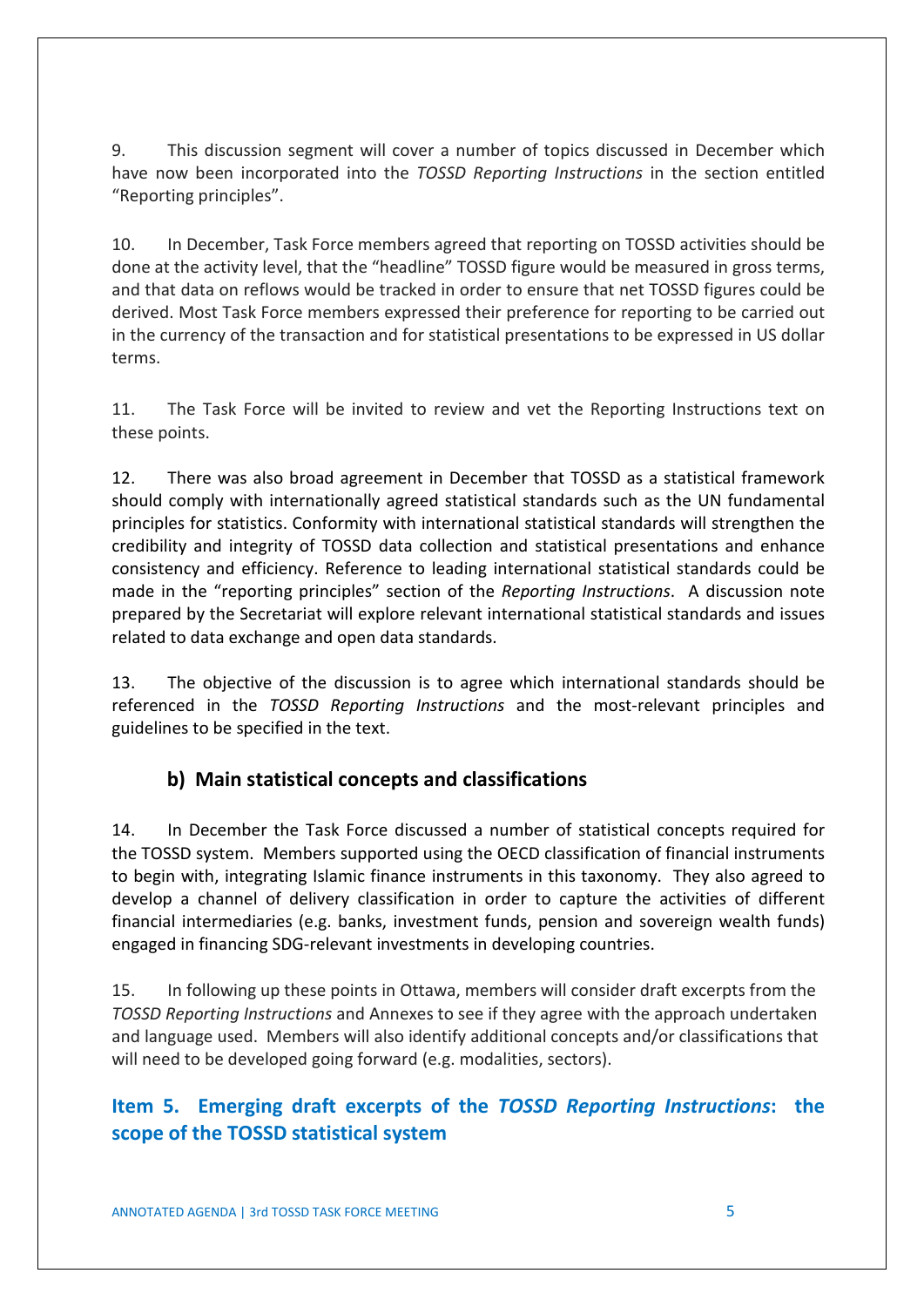# **a) Scope of cross-border resource flows covered in TOSSD**

16. At their December meeting, Task Force members agreed on the main categories of finance to be included in the cross-border flows pillar (e.g. grants, capital flows and resources mobilised from the private sector). They also supported work at a future point in time to develop satellite indicators that, in conjunction with TOSSD data, would facilitate a more complete understanding of the totality, nature and diversity of resources provided to developing countries to implement the SDGs. Some members were interested in expanding the scope of the TOSSD framework to include short-term transactions -- provided they were extended for a sustainable development purpose -- and requested the Secretariat to develop possible eligibility criteria for such short-term financing activities. By common accord, Task Force members decided not to include export credits in the TOSSD statistical framework.

17. The emerging draft excerpts of the *TOSSD Reporting Instructions* prepared for the January meeting will reflect the agreed scope of the TOSSD framework, including a reference to the eventual development of satellite indicators. Members will be invited to vet this text.

18. Members will also have a first discussion regarding possible criteria for including shortterm resource flows in the TOSSD framework based on a short note prepared by the Secretariat. On the basis of comments from Task Force members the excerpt from the Reporting Instructions will be revised.

# **b) Follow-up of the previous Task Force discussion on treatment of multilateral flows in TOSSD**

19. In December most members endorsed the proposed definition of multilateral agencies and agreed that a list of multilateral institutions should be developed for the TOSSD system and regularly updated. No minimum budget threshold would apply for institutions to be included in the list. Members agreed that a starting point for developing the list would be the relevant list of ODA-eligible multilateral institutions, to be appended with other relevant organisations including at regional level. In relation to the distinction between bilateral and multilateral interventions, members asked for greater clarity and clear guidance on the bilateral or multilateral character of projects channelled through multilateral institutions.

20. The draft text of the Reporting Instructions relating to the treatment of multilateral flows within the cross-border pillar<sup>[1](#page-5-0)</sup> will be discussed in Ottawa, including proposed text specifying the distinction between bilateral and multilateral flows when interventions are channelled through multilateral institutions. Members will also review the findings from Secretariat consultations with key multilateral institutions regarding the proposed treatment of multilateral flows in the TOSSD statistical system.

<span id="page-5-0"></span> $1$  The list of multilateral institutions relevant to the global public goods pillar of the TOSSD statistical framework will be slightly different due to the need to accommodate a range of multilateral institutions, including at regional level, who are delivering global public goods (e.g. global governance, orderly trade, stable financial markets, etc.) that do not give rise to cross-border flows.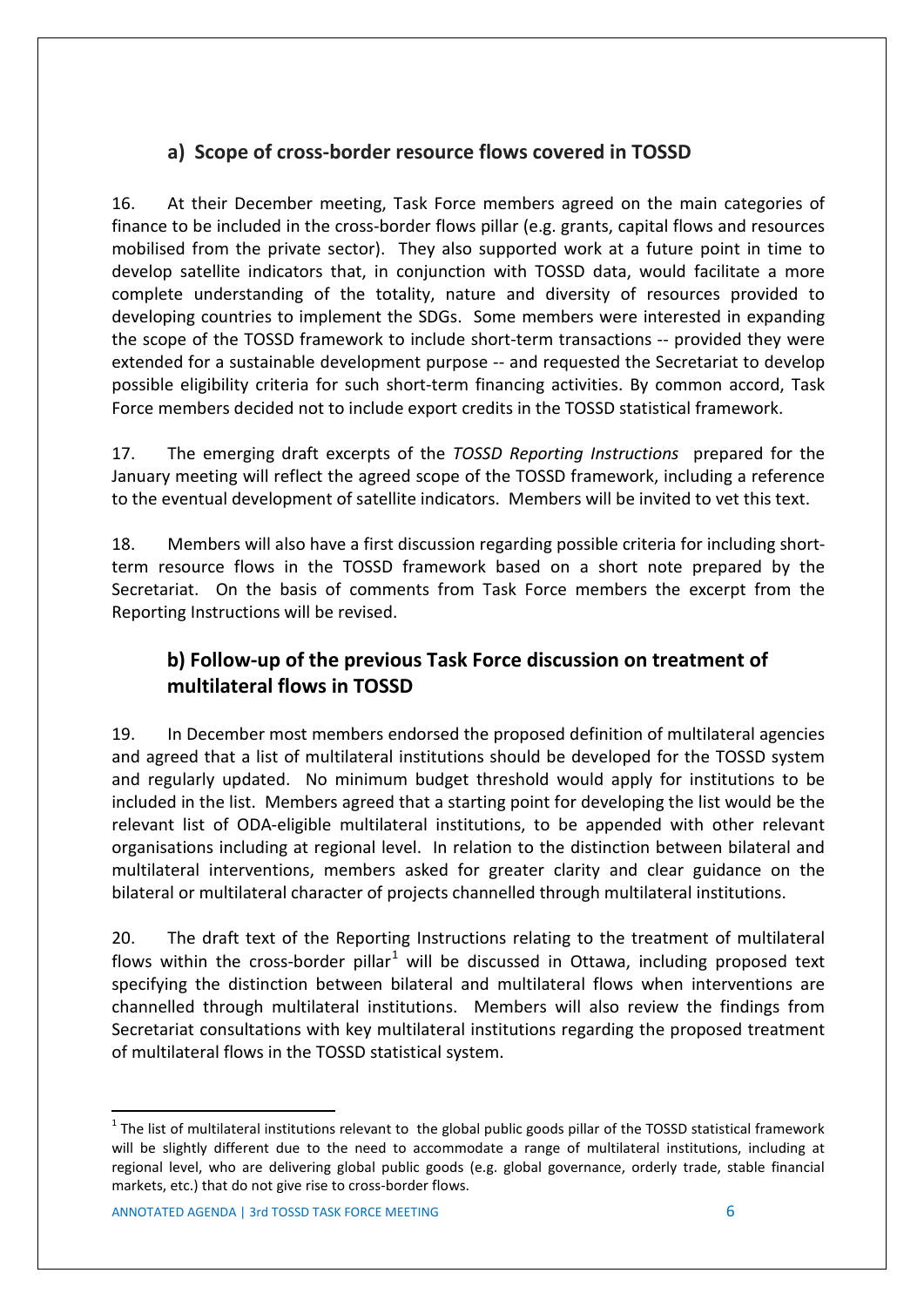### **Item 6. Possible options for TOSSD governance arrangements**

21. In light of conclusions from the Task Force's brainstorming session in December, the Secretariat has developed a short paper summarising current thinking and setting out possible options to pursue in devising a functional governance arrangement for the TOSSD statistical system. The options focus on relevant and practical entry points within the UN system where statistical expertise and links to the SDG monitoring process are prominently featured and lend themselves to a possible oversight role for maintaining the quality and relevance of the TOSSD statistical standard.

22. The objective of the discussion would be to secure guidance from members on the best "fit" among different UN bodies and institutional processes, which will help focus the forward consultation process with UN representatives.

### **Item 7. Emerging draft excerpts of the** *TOSSD Reporting Instructions***: specific eligibility criteria**

### **a) TOSSD-eligible countries**

23. In December there was wide support among Task Force members for developing a list of TOSSD-eligible recipient countries that was broader than the DAC list of ODA recipients. Countries beyond the ODA list should have the opportunity to opt-in in view of the universal scope of the 2030 agenda.

24. In Ottawa the Task Force will consider i) a new proposal regarding the definition of TOSSD-eligible recipients (all countries on the DAC List for the sake of consistency, with other countries opting in) and ii) a concrete mechanism for implementing the opt-in process.

25. The objective of the discussion will be to i) vet the proposed excerpt of the *Reporting Instructions* regarding the definition of TOSSD-eligible countries and ii) agree on the mechanism for the opt-in process.

### **b) Clarification regarding SDG targets**

26. The Task Force's previous discussions on the TOSSD definition have identified two areas where further work and clarity are required: SDG projects that "fall through the cracks" because they cannot be directly linked to an SDG target, and ii) operationalising the proposed criterion that TOSSD-eligible projects need to "directly contribute" to implementing the SDGs.

27. The objective of the discussion will be to consider the relevant draft excerpts from the proposed *TOSSD Reporting Instructions*. If possible, the excerpts will be revised in the light of the discussion and vetted at the conclusion of this agenda item.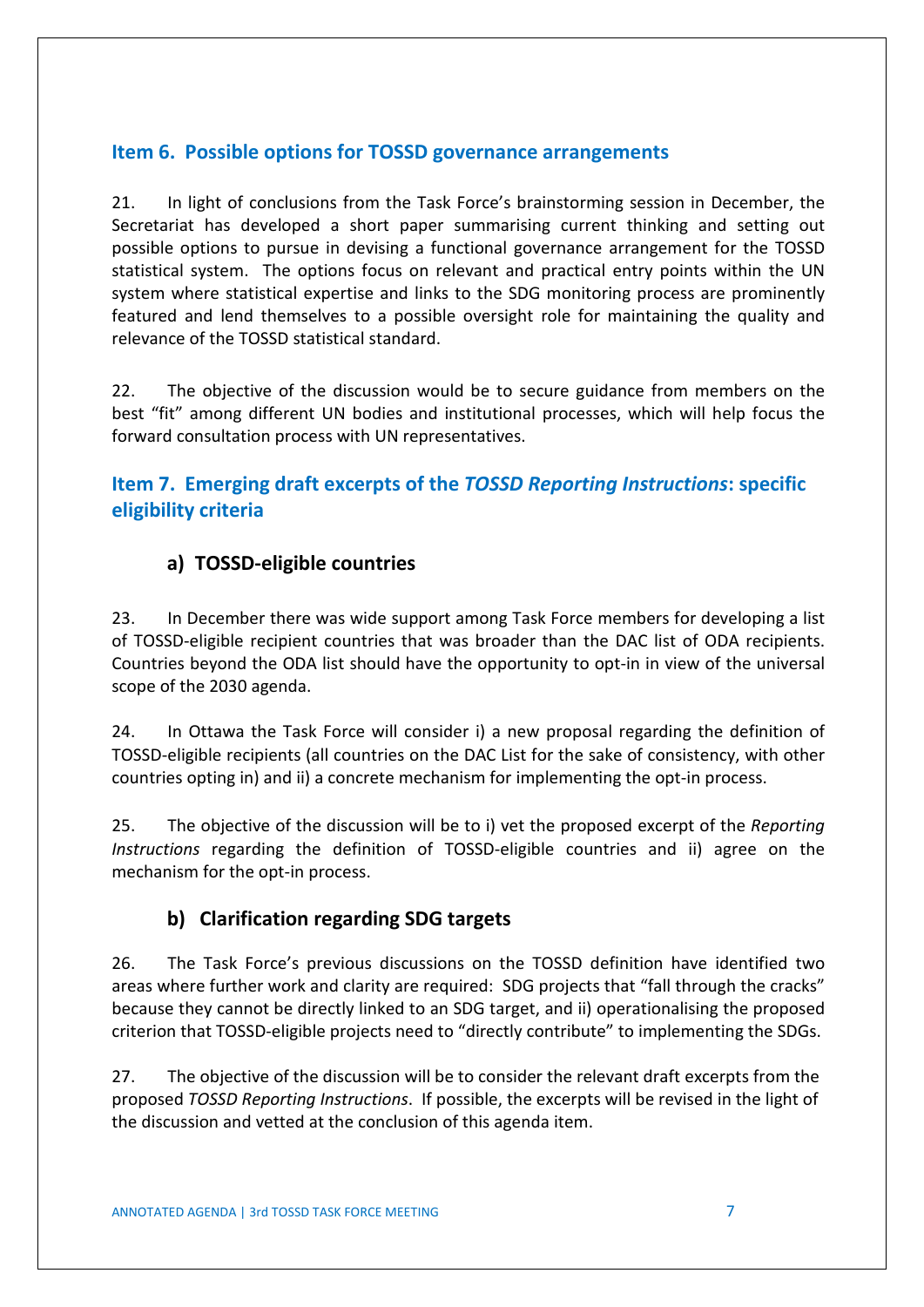# **Item 8. Emerging draft excerpts of the** *TOSSD Reporting Instructions***: specific methods**

# **a) Follow-up of the previous Task Force discussion on valuation of technical assistance in TOSSD**

28. There was general agreement at the previous Task Force meeting that when international experts are contracted externally and internationally, the price of the contract in the relevant international currency should be recorded in the TOSSD framework. While some members questioned whether in-kind technical co-operation should be part of the crossborder flow pillar given that no corresponding financial flow takes place, others argued that it does constitute a resource flow and that its inclusion in the TOSSD framework would be essential in order to capture the often substantial resources involved, particularly for Southern providers. There was no agreement on how in-kind technical co-operation should be measured (using purchasing power parity factors or international wage tables).

29. Based on member views, a number of case studies that have been carried out by the Secretariat in collaboration with Southern providers will be reviewed in Ottawa. These studies illustrate the challenges and difficulties (technical and political) that some emerging providers have experienced in terms of measuring the cost of technical co-operation and capturing its value-added.

30. The objective of the discussion will be to come to agreement on the inclusion of inkind resources in the TOSSD framework and how they will be valued.

# **b) Principles for reporting on resources mobilised from the private sector**

31. In December the Task Force expressed an interest in better understanding how double-counting could be avoided in practice regarding resources mobilised from the private sector through official interventions. Members requested a comparison between the approaches developed by the OECD and the multilateral development banks (MDBs) to attribute private finance mobilised.

32. The Secretariat will provide additional information on the differences between the OECD and the MDB approaches for measuring private finance mobilised, highlight concerns with regard to the coherence of these approaches with TOSSD definitions and relevant balance of payments principles, and offer recommendations for moving forward in this regard vis-à-vis the TOSSD framework.